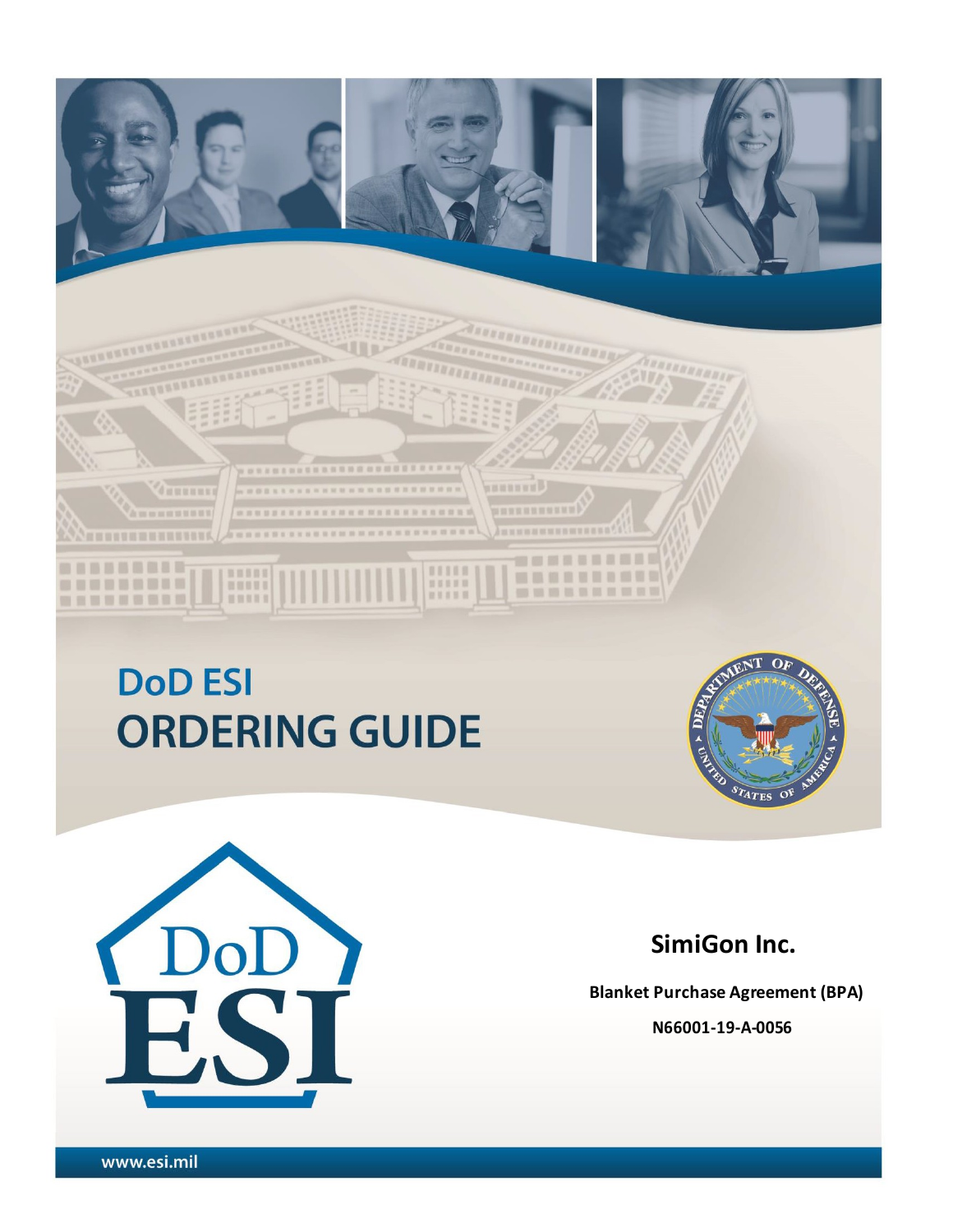

## **Department of Defense Enterprise Software Initiative (DoD ESI) ORDERING GUIDE**

This Ordering Guide has been developed by the DoD ESI team to assistIT buyers and contracting officials to ordertechnology products and/or services from the DoD ESI Agreement holder. ThisGuide contains essential information about the DoD ESI Enterprise Agreement (EA), identifies the authorized users ofthe EA, summarizes the products and services available under the EA and instructions for users to place an order, and provides Points of Contactinformation forsupport.

### **Contents**

#### **1. General Information**

| <b>CONTRACT</b>             | SimiGon Inc                              |
|-----------------------------|------------------------------------------|
| OR / VENDOR                 |                                          |
|                             |                                          |
| <b>GOVERNMENTWIDE</b>       |                                          |
| <b>ACQUISITION CONTRACT</b> | GS-35F-0055Y                             |
| (GWAC) NUMBER (e.g. GSA,    |                                          |
| SEWP) AND WEB LINK          | View SimiGon's GSA Contract (click here) |
|                             |                                          |
|                             |                                          |
| EA NUMBER AND               | N66001-19-A-0056                         |
| WEB LINK                    |                                          |
|                             |                                          |
|                             | www.esi.mil                              |
| EA ISSUE DATE               |                                          |
|                             | 01/04/2019                               |
| EA EXPIRATION DATE          | 31/03/2029                               |
|                             |                                          |
|                             |                                          |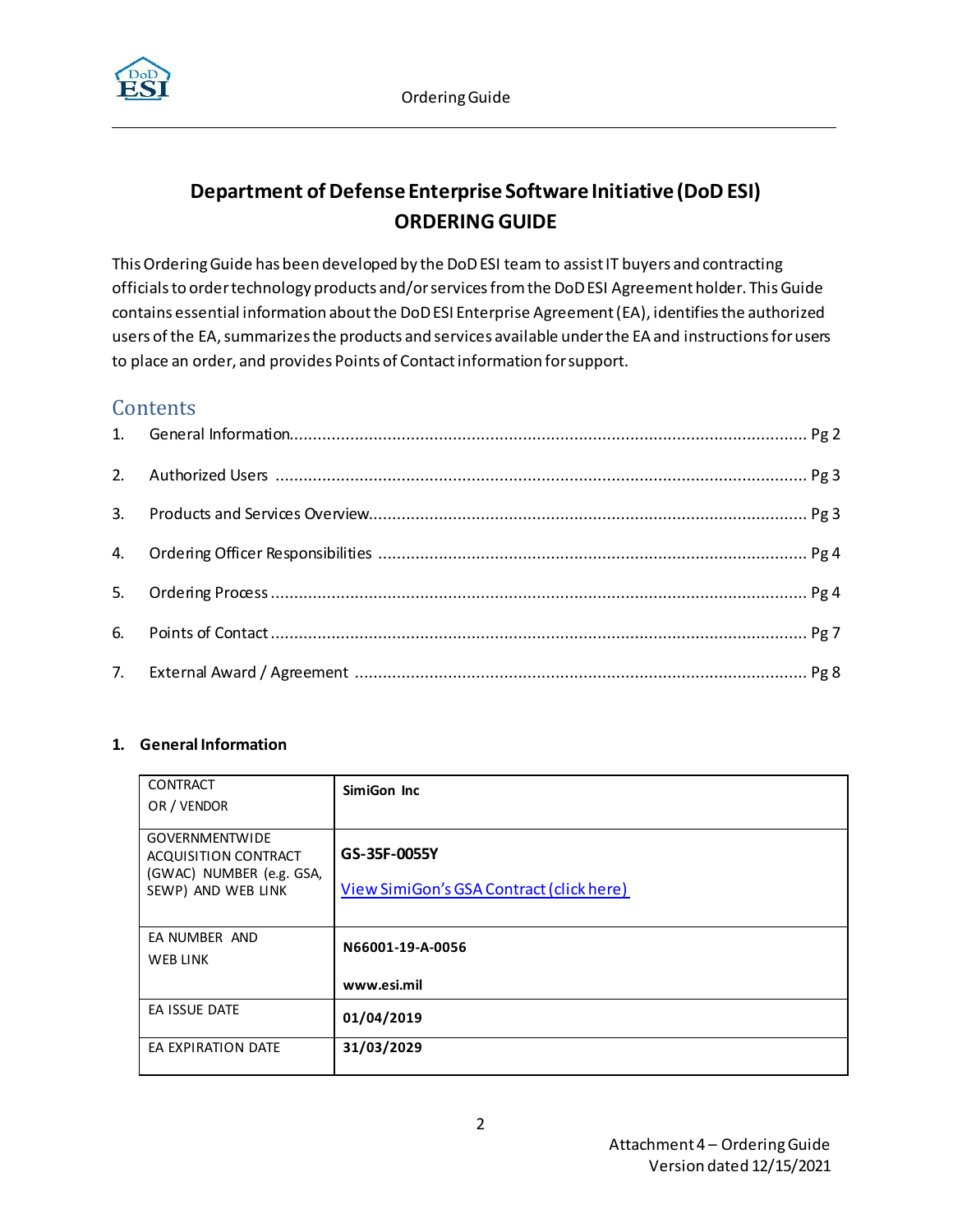

#### 2. **AuthorizedUsers**

a. DoD or Agencies

The EA is open for ordering by the "DoD Departments and Agencies" on a world-wide basis. "Departments and Agencies" are defined by the 48 Code of Federal Regulations, Section 202.101. In addition, "DoD or Agencies" includesthe Intelligence Community (IC) and the U.S. Coast Guard. For the purposes of this EA, a DoD component is defined as follows: The Office of the Secretary of Defense (OSD), the Military Departments, the Chairman of the Joint Chiefs of Staff, the Unified Combatant Commands, the Inspector General of the Department of Defense (DoD IG), the Defense Agencies, the DoD Field Activities, the U. S. Coast Guard, Intelligence Communities (IC) and Foreign Military Sales (FMS) with a Letter of Authorization. If this EA is co-branded with GSA and is an OMB Designated Best in Class vehicle, it is open to all United States Federal Agencies.

b. GSA, Other Ordering Organizations, and Organizations

GSA or other applicable ordering agencies /organizations, ordering on behalf of the DOD and/or FMS, are authorized to place Orders under this EA and must comply with DFARS 208.74.

c. Contractors and Integrators

Government contractors performing work for a DoD Component (as defined above) may place Orders under this EA on behalf of and for the benefit of the DoD entity if authorized by their cognizant Contracting Officer in accordance with the requirements of FAR 51 and/or DFARS 251 as appropriate.

#### **3. Products and ServicesOverview**

| Publisher(s) | Category                                                                                                                                                                                | Product Line | Service Line                                                                                                |
|--------------|-----------------------------------------------------------------------------------------------------------------------------------------------------------------------------------------|--------------|-------------------------------------------------------------------------------------------------------------|
| SimiGon      | Training & Simulation Software<br>Learning Management Systems<br>Learning & Content<br>Management System<br>Simulation Software<br>Development Environment<br>Simulation Software Tools | SIMbox       | Training &<br>Simulation software<br>Design,<br>Development,<br>Implementation,<br>Maintenance &<br>Support |

(full list is available at www.esi.mil)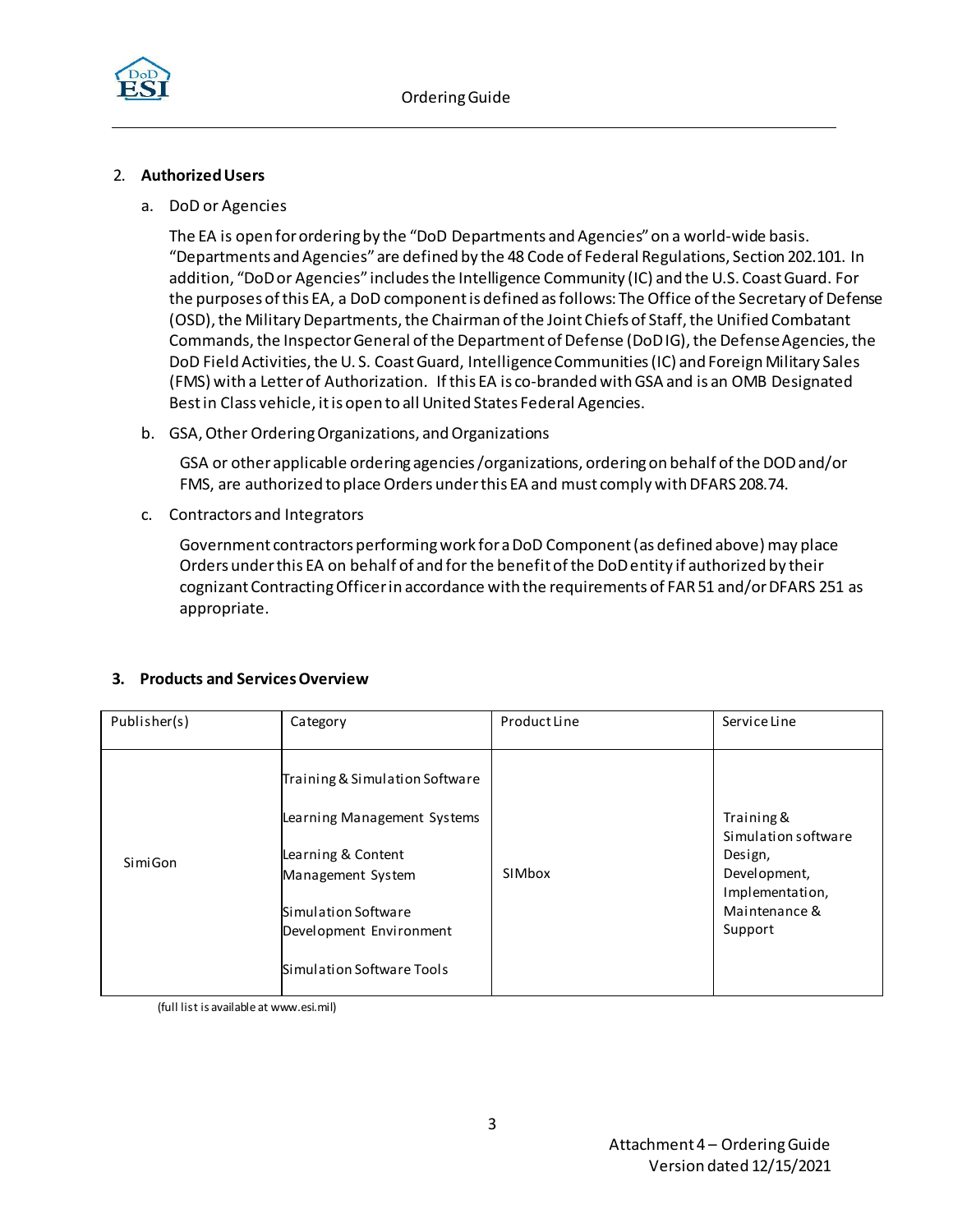

#### **4. Ordering OfficerResponsibilities**

- a. Ordering is decentralized. Only U.S. Government Contracting Officers, Government Purchase Card Holders, or Contractors given FAR 51 Authorization are able to place orders against this EA.
- b. This EA was established competitively using the procedures under FAR 8.405-3. Referto the DoD ESI website at www.esi.mil for the listing of the multiple award vendors.
- c. The Ordering office must:
	- i. Comply with the ordering procedures of FAR8.4and DFARS 208.4;
	- ii. Obtain competition and/orexecuteand publish a brand name or limited source justification as applicable;
	- iii. Provide fair opportunity to all EA holders who offer the applicable product and/or service required;
	- iv. Ensure compliance with all fiscal laws prior to issuing an order underthe EA;
	- v. Incorporate into the orderany regulatory and statutory requirementsthat are applicable to the agency forwhich the orderis placed, if pertinentrequirements are not already included in the EA; [Note: The FAR and DFARS clauseslisted in Attachment 1of the EA are those in effect as of the effectivedate of the EA. Ordering Officers are responsible forincorporating the most current version of the applicable FAR and DFARS clauses, at the ordering level, in the DeliveryOrderas appropriate]
	- vi. Obtain the required authorization to acquire the products or servicesthrough the DoD ESI EA in accordance with FAR Part 51 when a contractor is ordering on behalf of a DoD component;
	- vii. Ensure the vendorselected for the order representsthe best value. (Notethatthe EA terms encourage spot discounting.);
	- viii. Review the license terms and conditions when ordering software orproprietary appliances provided in the EA Attachments. If required, ordering offices may secure additional terms and conditions at the Order level if those terms and conditions do not conflict withthose at the EA level and represent best value to the Government.

#### <span id="page-3-0"></span>**5. Ordering Process**

- a. DFARS Regulation208.74
	- i. DFARS 208.74 requires authorized software buyers and requiring officials to review the DoD ESI website for DoD inventory or availability of an existing DoD ESI agreement before pursuing another acquisition method. DFARS procedures are:
		- 1. After requirements are determined, review the information at the DoD ESI website to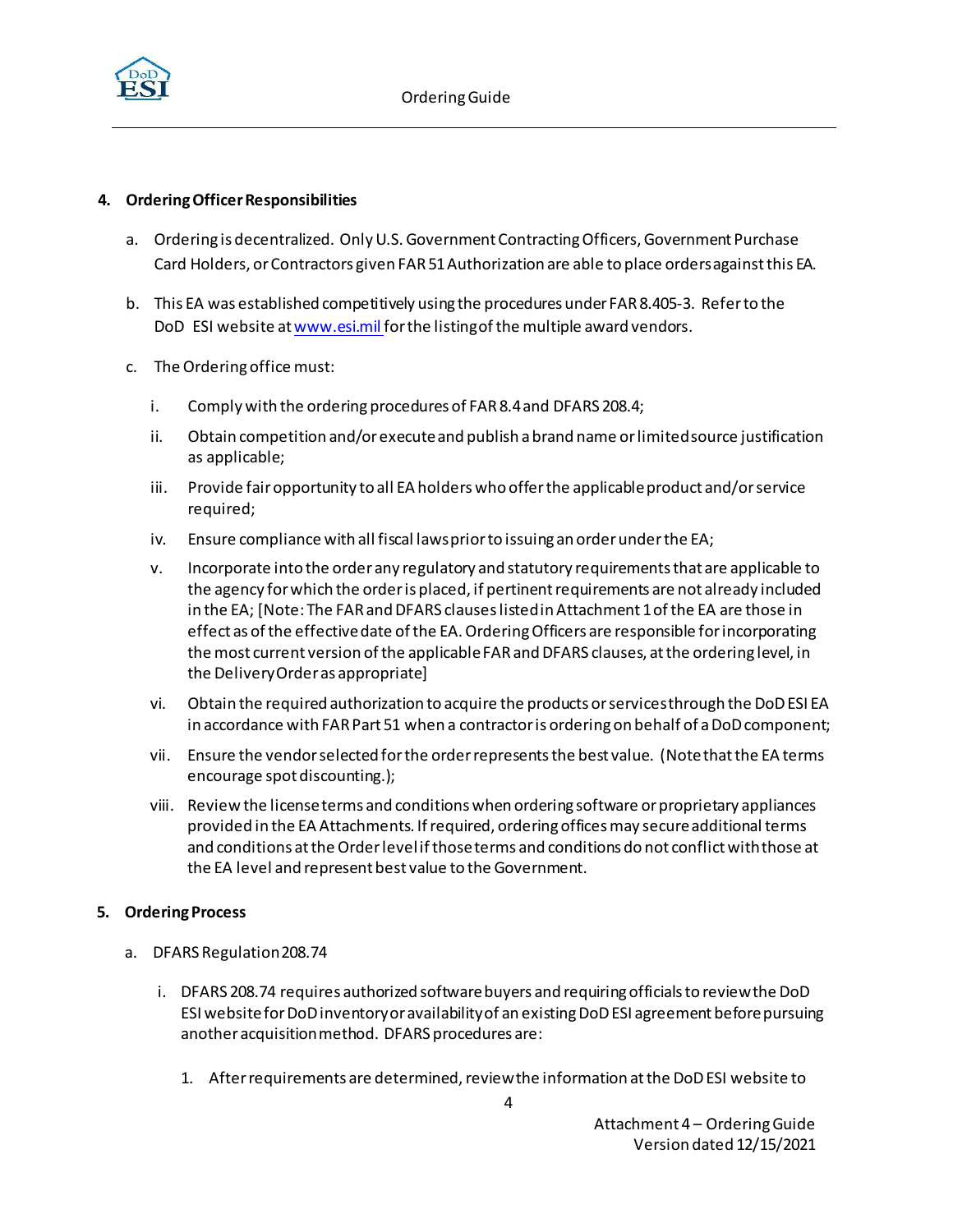

determine if the required product is available from DoD inventory. This can be done by visiting the DoD ESI website a[t www.esi.mil](http://www.esi.mil/) and selecting the "Agreements" tab. Choose the type of agreement for the product being ordered (Software, Hardware, Services or All) and check the inventory box. A list of EAs with DoD inventory will appear. If the product being ordered is on the list, the EA must be used to procure the product.

- 2. If the required commercial products or services are not available from inventory, but are available from an EA, buyers must follow the procedures in the DFARS Section 208.74 and DFARS PGI 208.7403.
- 3. If a DoD component must obtain the commercial products or services outside the DoD ESI EA, the component mustseek a waiver from a management official designated by the DoD Component. After the steps in paragraphs (5)(i) and (5)(ii)(A) of the DFARS PGI 208.7403, Acquisition procedures have been completed.
- 4. If the required commercial products or services are not available frominventory or from an EA, the DoD component may use an alternate method of acquisition, subject to applicablelaws and policy.
- b. Ordering
	- i. All orders must be competed amongst the EA Holders unless an exception applies (see FAR 8.405-6 Limiting Sources).
	- ii. Orders are subject to the ordering office's local policy, the underlying Government-Wide Acquisition Contract(GWAC), if used, and the terms of the EA. The order may be placed directly with the vendor after ensuring compliance with the Ordering Officer Responsibilities specified in Section 4. The following is needed to place an order:
		- 1. Execution of a delivery order (SF1449) by the respective local contractingoffice:
			- A. Contracting Officers will need to create a EA shell using theirrespective contract writing systemin order to execute delivery orders against this EA (see section 7).
			- B. If the Contracting Officer does not use an automated contract writing system, enterthe EA number N66001-19-A-0056 in Block 2 and a locally assigned delivery order number in Block 4. Note: Ensure you complete the FPDS-NG report.
		- 2. OpenMarketitems(i.e. not in the EA catalog) may be added to a EA call/delivery order for quoting purposes and shall be clearly labeled on the Quoteas "Open Market". The following actions apply for Open Market items:
			- A. For Open Market items under the Micro-purchase threshold, an ordering officer may add this item to an individual EA call/delivery order without following the procedures in FAR 8.402(f). The itemsmust be clearly labeled "OPEN MARKET" on the Order.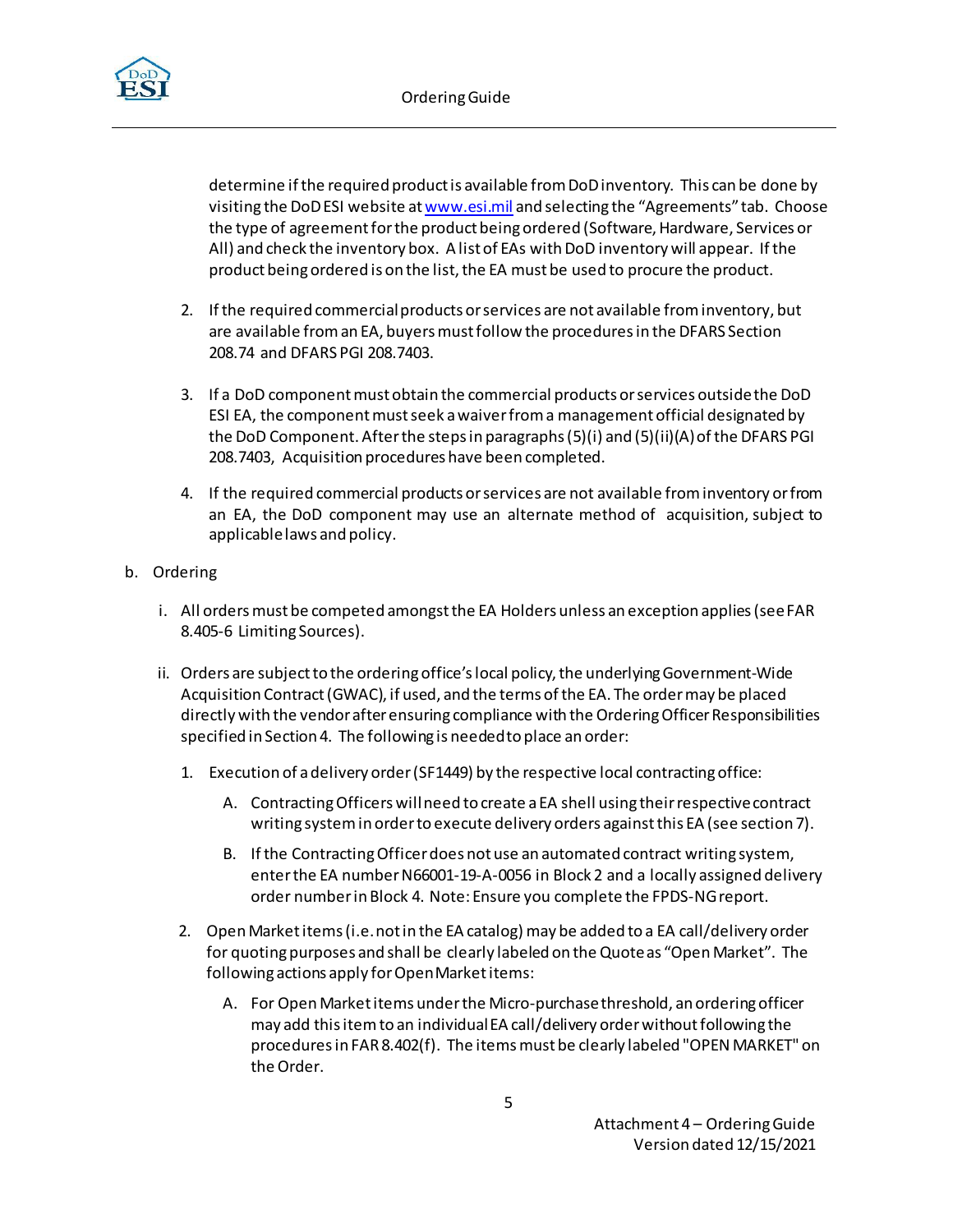

- B. For Open Market items over the Micro-purchase threshold, the ordering officer will need to purchase the item(s) outside of the EA as a separate order using FAR and DFARS procedures as applicable to their purchase. The ordering activity will need to abide by FAR Parts 5 (Publicizing), Part 6 (Competition Requirements), Part 12, (acquisition of commercial items), Parts 13, 14, and 15 (contracting methods), and Part 19 (Small Business Program).
- C. The completed SF1449will be forwarded to the contractorwith the following information:

SimiGon Inc. Information

| Address:              | 111 S. Maitland Ave<br>#210 |
|-----------------------|-----------------------------|
|                       | Maitland, FL 32751          |
| Remit To:             | Ary Nussbaum                |
| CAGE:                 | 1Q3Y0                       |
| DUNS:                 | 19-5850644                  |
| TIN:                  | 59-3641012                  |
| <b>Business Size:</b> | Small                       |

- 3. Government-Wide Purchase Card orders can be submittedvia telephoneor the vendor's website
	- A. Orders can be placed by calling 407-951-5548 or vi[a www.simigon.com](http://www.simigon.com/)
	- B. Information Required from the Ordering Office:
		- i. End User and Name
		- ii. End User Email Address
		- iii. End User Phone Number
- iii. Ordering Period –If orders issued within the EA Ordering Period(s) include options, the order options may be exercised after the EA ordering date(s) provided that:
	- 1. The initial order that includes the option was issued during the EA ordering period(s), and does not exceed 60 months past the expiration date of the EA;
	- 2. The Ordering Office determines that the underlying GWAC is still valid at the time the order option is exercised and still includes the applicable products, and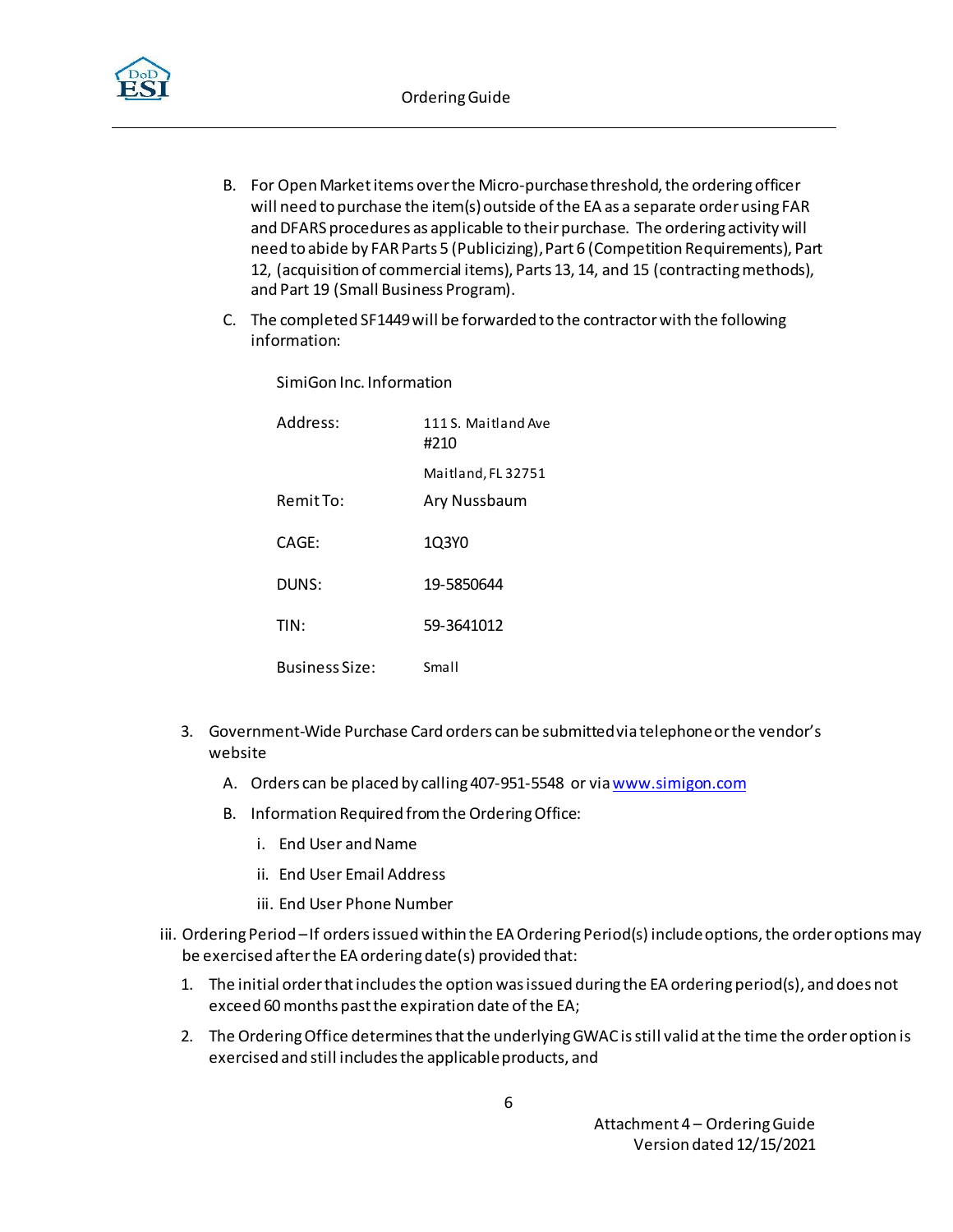

3. The Ordering Office satisfies all other applicable regulations for exercise of the option.

#### **6. Pointsof Contact**

a. Contracting Office

|                                             | <b>Procuring Contracting Officer (PCO)</b> | <b>Alternate Point of Contact</b> |  |
|---------------------------------------------|--------------------------------------------|-----------------------------------|--|
| <b>POC</b>                                  | Spencer Sessions                           | Jorge Ocegueda                    |  |
| <b>Telephone</b>                            | 619-553-4523                               | (619) 553-4467                    |  |
| spencer.m.sessions.civ@us.navy.mil<br>Email |                                            | jorge.l.ocegueda.civ@us.navy.mil  |  |

#### b. Software Product Manager (SPM)

| <b>Software Product Manager (SPM)</b> |              | <b>Alternate Point of Contact</b> |  |  |
|---------------------------------------|--------------|-----------------------------------|--|--|
| <b>POC</b>                            | Nina Diep    | John Bojorquez                    |  |  |
| <b>Telephone</b>                      | 619-553-1023 | 619-553-2849                      |  |  |
| nina.n.diep.civ@us.navy.mil<br>Email  |              | john.j.bojorquez2.civ@us.navy.mil |  |  |

#### c. Vendor Points of Contact

|            | <b>Program Manager (PM)</b>      | <b>PM Alternate</b>    | <b>Contracts Management</b> | <b>Sales &amp; Ordering</b> |
|------------|----------------------------------|------------------------|-----------------------------|-----------------------------|
| <b>POC</b> | Ary Nussbaum                     | Jack Sarnicki          | Teresa Guthrie              | Ary Nussbaum                |
|            | Telephone 407-951-5548 (Ext 222) | 407-951-5548 (Ext 220) | 407-951-5548                | 407-951-5548 (Ext 222)      |
| Email      | aryn@simigon.com                 | JackS@simigon.com      | teresag@simigon.com         | aryn@simigon.com            |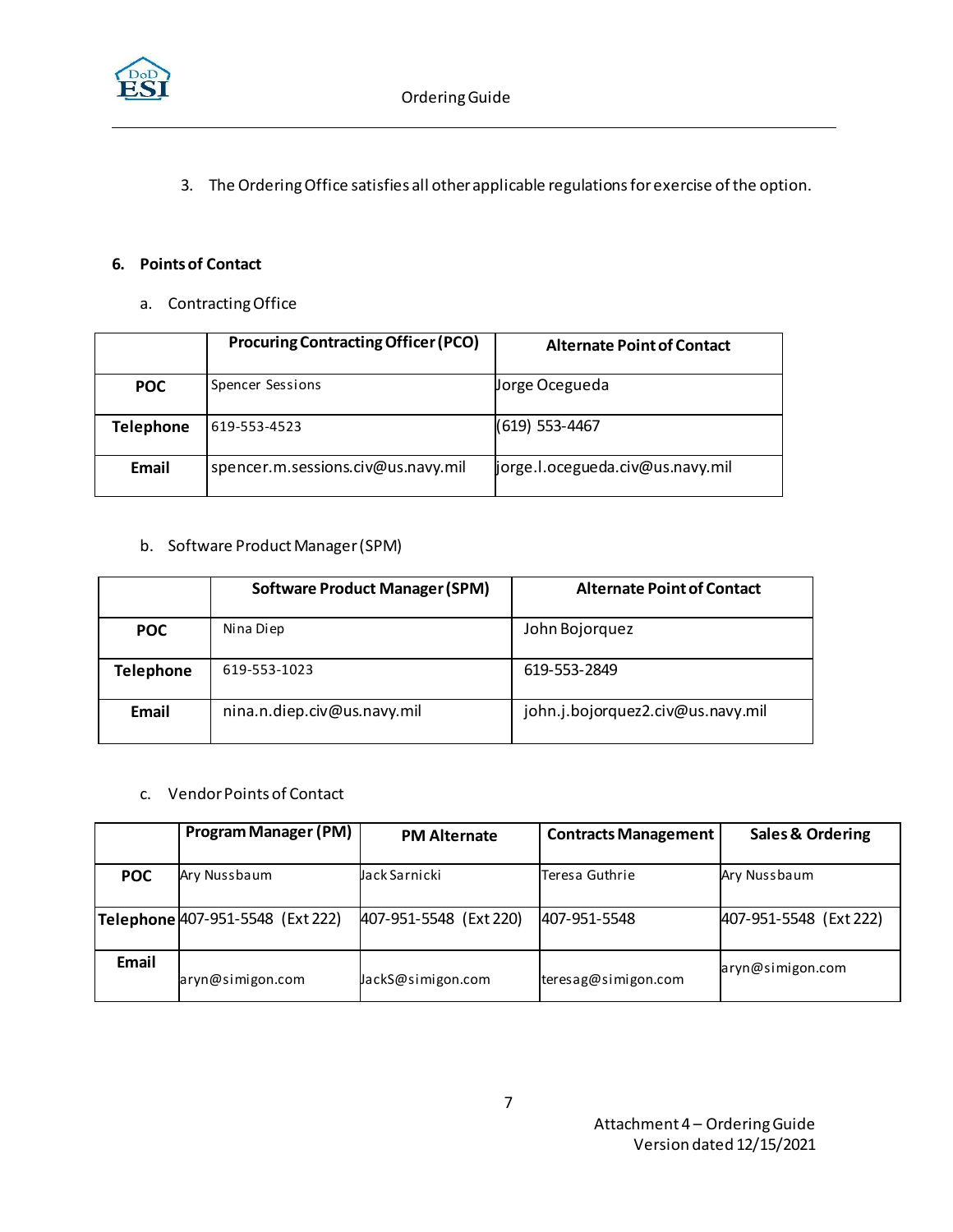

**7. External Award / Agreement(for use in the Standard Procurement System (SPS))**

Blanket Purchase Agreements awarded by other contracting offices can be entered in the system as external awards. External awards allow users to enter line item information and establish order constraints consistent with the original award. Once an external award is loaded in the system, it can be used as a reference when creating orders.

To create an external award, go to Procurement > Pre-Award / Award > External Awards (or Agreements) > select the desired form.

| Procurement Desktop - Defense  |                                                                                                      |      |                                                                              |                                         |  |
|--------------------------------|------------------------------------------------------------------------------------------------------|------|------------------------------------------------------------------------------|-----------------------------------------|--|
| File                           | Edit Procurement Reference Utilities<br>Window                                                       | Help |                                                                              |                                         |  |
| 團<br>DE ST<br>Willia<br>Number | Requirements<br>Pre-Award / Award<br>Post-Award<br>Validate Funds<br>$Ctrl + G$<br>Generate Document |      | <b>RT</b><br>മ ര<br>7 J 6<br>Solicitations<br>Offer Evaluation<br>Agreements | ll۰<br><b>box</b><br><b>MCN</b><br>ber. |  |
| ra<br>N٤<br>Рđ<br>PO/DO Mod    | Ctrl+I<br>Integrity Check<br>Approvals<br>Release                                                    |      | Awards<br><b>External Agreements</b><br><b>External Awards</b>               | SF 252                                  |  |
|                                | Estimate, Proposal, and Negotiation<br>Milestone Plan                                                |      | Audit Tracking<br>Vendor Dispute Tracking                                    | SF 1449<br>SF 1442<br>SF 26             |  |
| 13<br>Folder                   | Checklist<br>Contract Distribution List                                                              |      | Eoldsm                                                                       | SF 33<br>DD 1155                        |  |

The Create New External Award window displays.

| <b>Create New External Award (SF 26)</b> |                        |  |  |  |  |
|------------------------------------------|------------------------|--|--|--|--|
| Number:                                  | W91QUZ - 07 - D - 0001 |  |  |  |  |
| Description:                             | External Award (SF 26) |  |  |  |  |
|                                          |                        |  |  |  |  |
|                                          | Cancel<br>ок           |  |  |  |  |

Enter the Agreement number for which the external award is being created. Click OK. The external award document is opened and displayed.